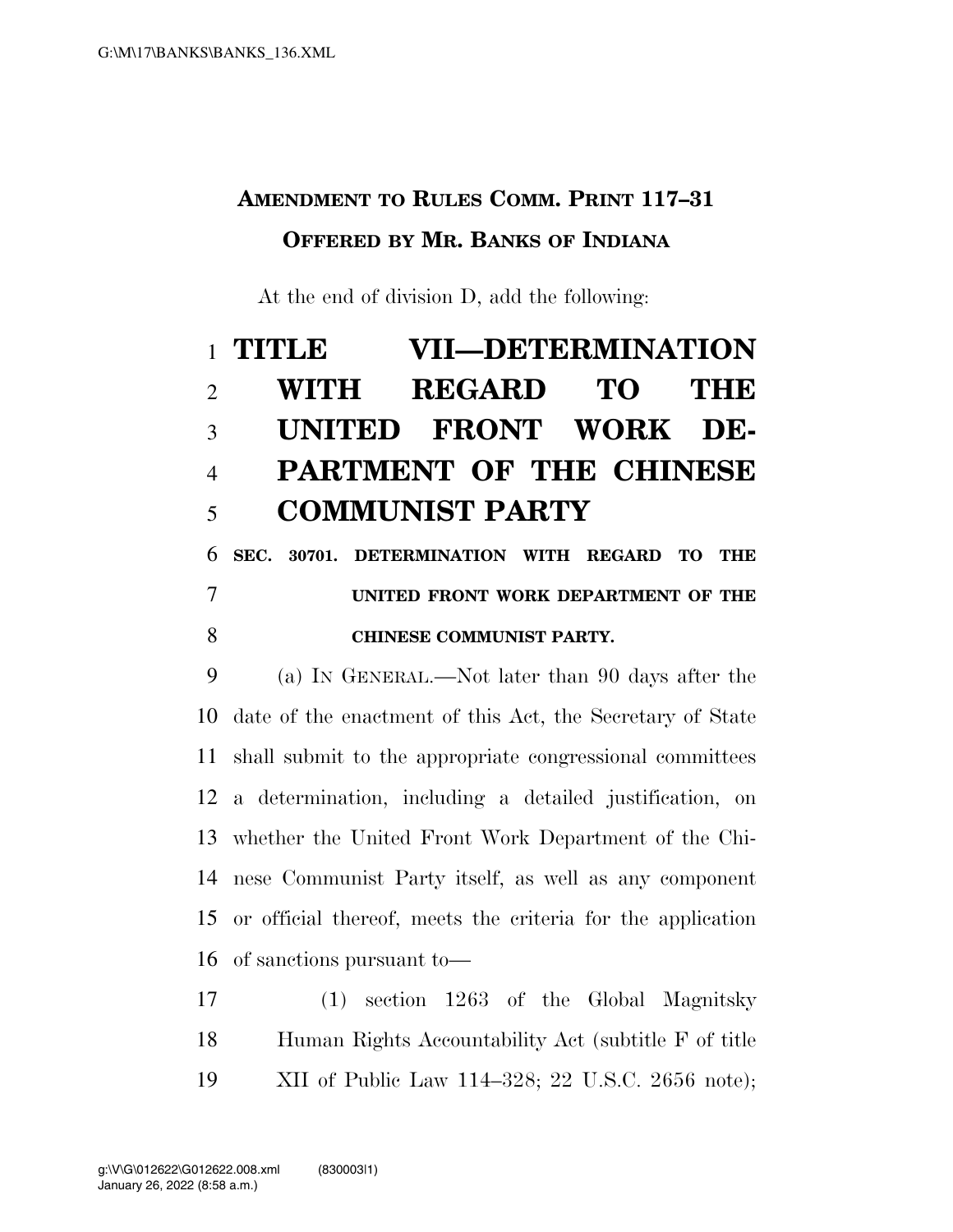(2) section 6 of the Uyghur Human Rights Pol- icy Act of 2020 (Public Law 116–145; 22 U.S.C. 6901 note); or

 (3) Executive Order 13694 (50 U.S.C. 1701 note; relating to blocking property of certain persons engaged in significant malicious cyber-enabled activi-ties).

 (b) FORM.—The determination required by sub- section (a) shall be submitted in unclassified form but may contain a classified annex. The unclassified form of the report shall be made publicly available on a website of the Federal government.

 (c) APPROPRIATE CONGRESSIONAL COMMITTEES DE- FINED.—In this section, the term ''appropriate congres-sional committees'' means—

 (1) the Committee on Armed Services, the Committee on Foreign Affairs, the Permanent Select Committee on Intelligence, the Committee on Finan- cial Services, and the Committee on the Judiciary of the House of Representatives; and

 (2) the Committee on Armed Services, the Committee on Foreign Relations, the Select Com-mittee on Intelligence, the Committee on Banking,